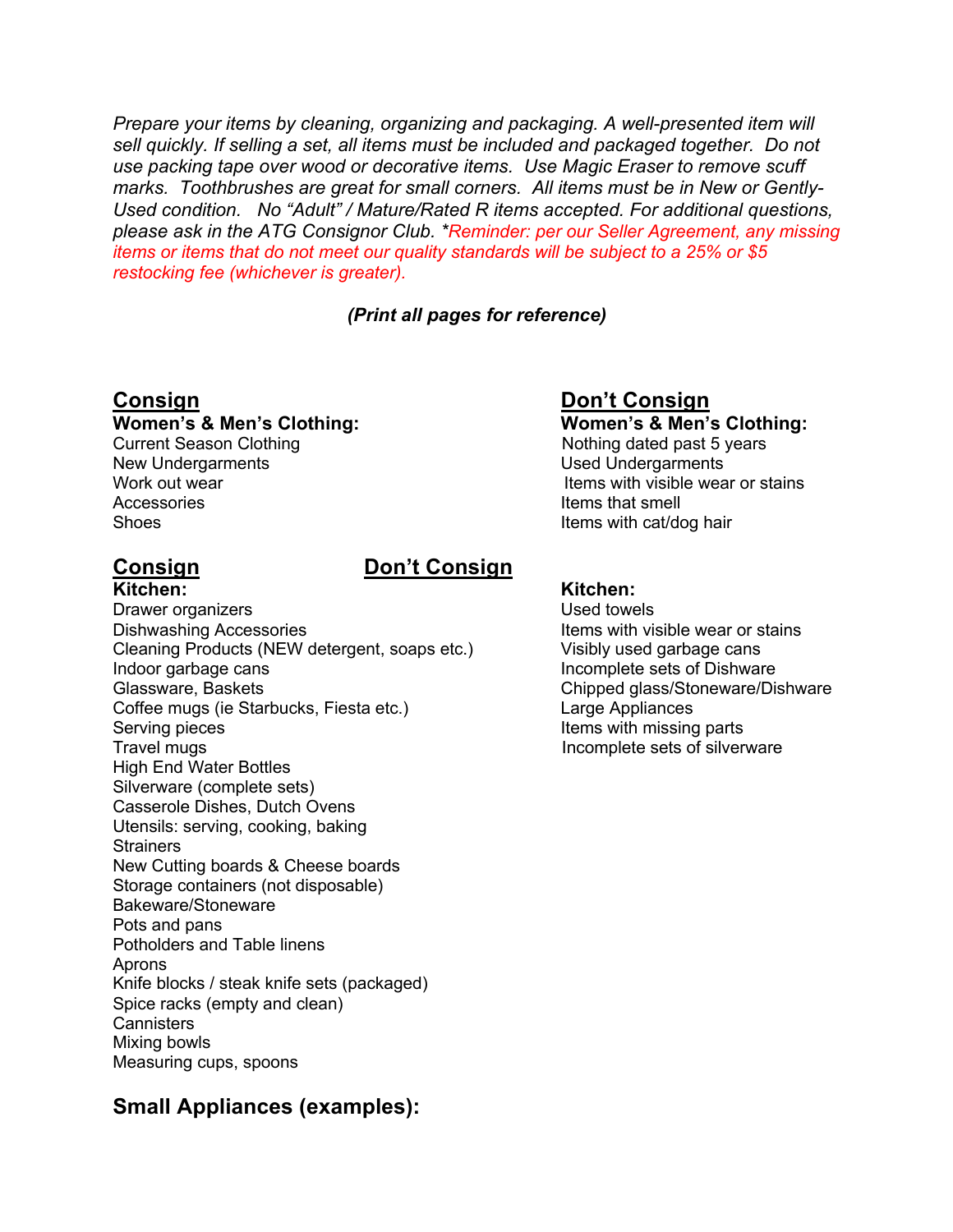Toaster Toaster Oven Waffle Maker/Griddle Coffee Makers (complete with all parts) Crock Pot/Instant Pot Mixer Blender Iron Steamer Dorm Fridge/Wine Cooler Ice Cream Maker Ice Maker Vacuums (like new - VERY clean) Food processors Rice cookers **Juicers** Electric gadgets (electric knife, coffee grinder etc)

**Decor: Decor:** Hangers Old silk flowers Baskets **Baskets Baskets Baskets Baskets Baskets Used adult bedding** Organizers **Free** vases -Closet, drawer, jewelry, shoes, vanity Used gift wrap Mirrors Used stationary Bins **Bins** Used candles Small plants and planters **Personalized signs** Vases **Free** baskets Accent Pillows **No. 2018** Used Towels Signs/letters Frames, Art Rugs Lamps/Lighting Religious items Candles/holders, Warmers and Diffusers Collectible figurines/plates Sound Machines Curtains/Curtain Rods NEW Bedding/Pillows NEW Gift wrap NEW Stationary NEW Towels

**Music Room: Music Room:** Instruments & Accessories **Instruments & Accessories Instruments & Accessories** Keyboards **Items** that don't work Music stands Sheet Music/Books

## **Consign Consign Consign Consign Consign Consign Consign Consign Consign Consign Consign Consign Consign Consign Consign Consign Consign Consign Consign Consign Consign Consign Consign Consign Consign Consign Consign Consi**

## **Consign Consign Consign Consign Consign Consign Consign Consign Consign Consign Consign Consign Consign Consign Consign Consign Consign Consign Consign Consign Consign Consign Consign Consign Consign Consign Consign Consi**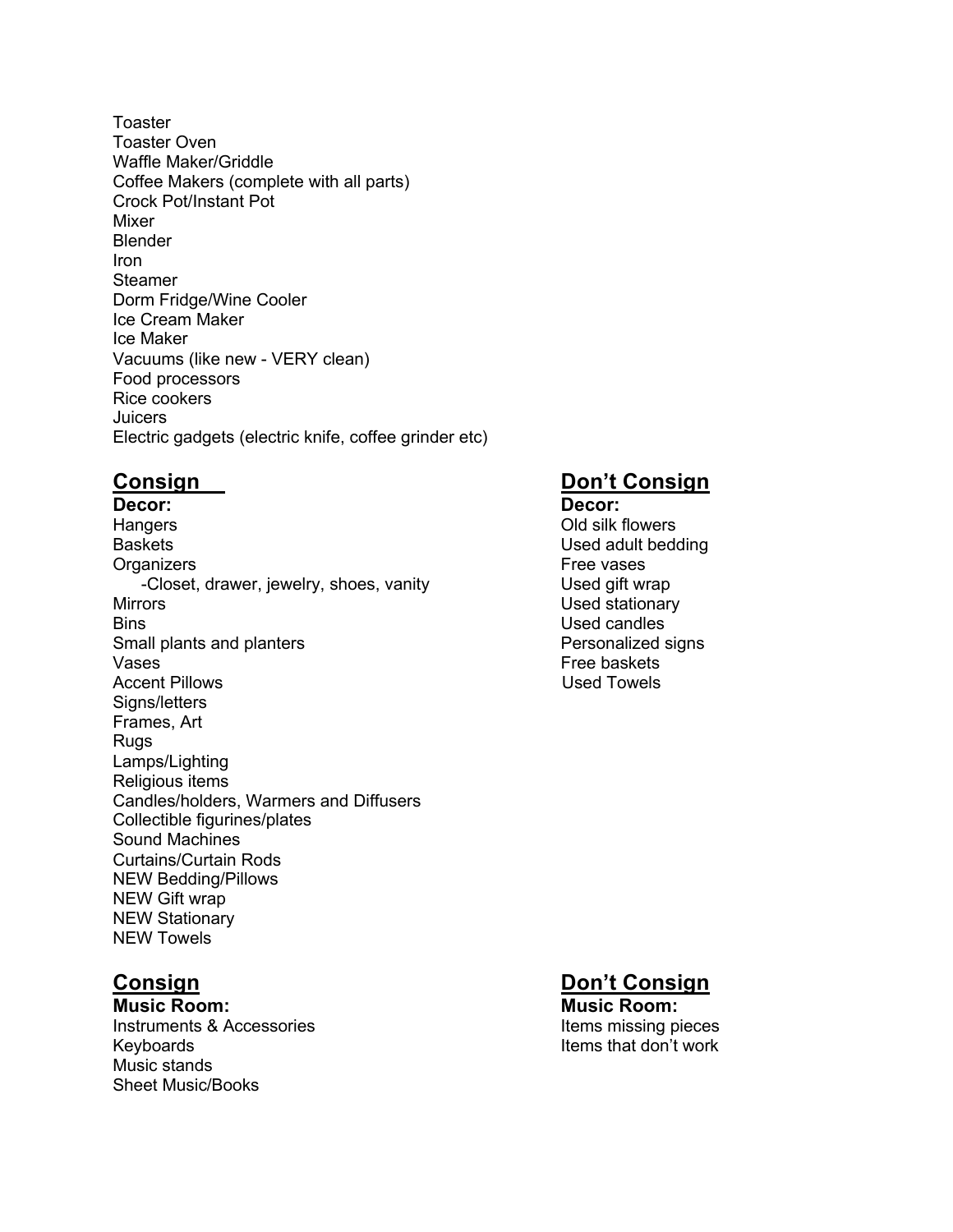**Craft Room: Craft Room:** Cricut Cutters **Used paint** Sewing machines & supplies Incomplete crafting sets Craft Tools Crafting Organizers Fabric

**Pet: Pet:** Bowls **Bowls** Crates Crates **Personalized items**<br>
Gates **Personalized items** Clothes Beds New Toys Pet Carriers/Strollers

**Furniture: Furniture:** Bar stools **Broken furniture** Broken furniture Storage items **Stained or discolored furniture** Stained or discolored furniture Tables/Chairs Used Mattresses TV Trays **Cracked or broken** Benches Electronics that don't work All furniture accepted \*must be in great shape **Bookshelves** Desks TV Stands Floor Lamps Flat Screen TV's

**Holiday Decor (ALL Holiday) Holiday Decor:** Ornaments Personalized Ornaments Trees Trees with lights that don't work Decorations **Decorations Decorations Decorations** Candles **Candles Candles Anything personalized Outdoor Decorations COVID-100 COVID-000 COVID-000 COVID-000 COVID-000 COVID-000 COVID-000 COVID-000 COVID-000** Outdoor Inflatables **Signs** Stationary (sealed) Lighting

# **Consign Don't Consign**

## **Consign Consign Consign Consign Consign Consign Consign Consign Consign Consign Consign Consign Consign Consign Consign Consign Consign Consign Consign Consign Consign Consign Consign Consign Consign Consign Consign Consi**

Leashes **Anything with pet hair Anything with pet hair** Items with chew marks

## **Consign Consign Consign Consign Consign Consign Consign Consign Consign Consign Consign Consign Consign Consign Consign Consign Consign Consign Consign Consign Consign Consign Consign Consign Consign Consign Consign Consi**

## **Consign Consign Consign Consign Consign Consign Consign Consign Consign Consign Consign Consign Consign Consign Consign Consign Consign Consign Consign Consign Consign Consign Consign Consign Consign Consign Consign Consi**

Villages Villages with missing/broken pieces Table linens Table linens w/ stains/or incomplete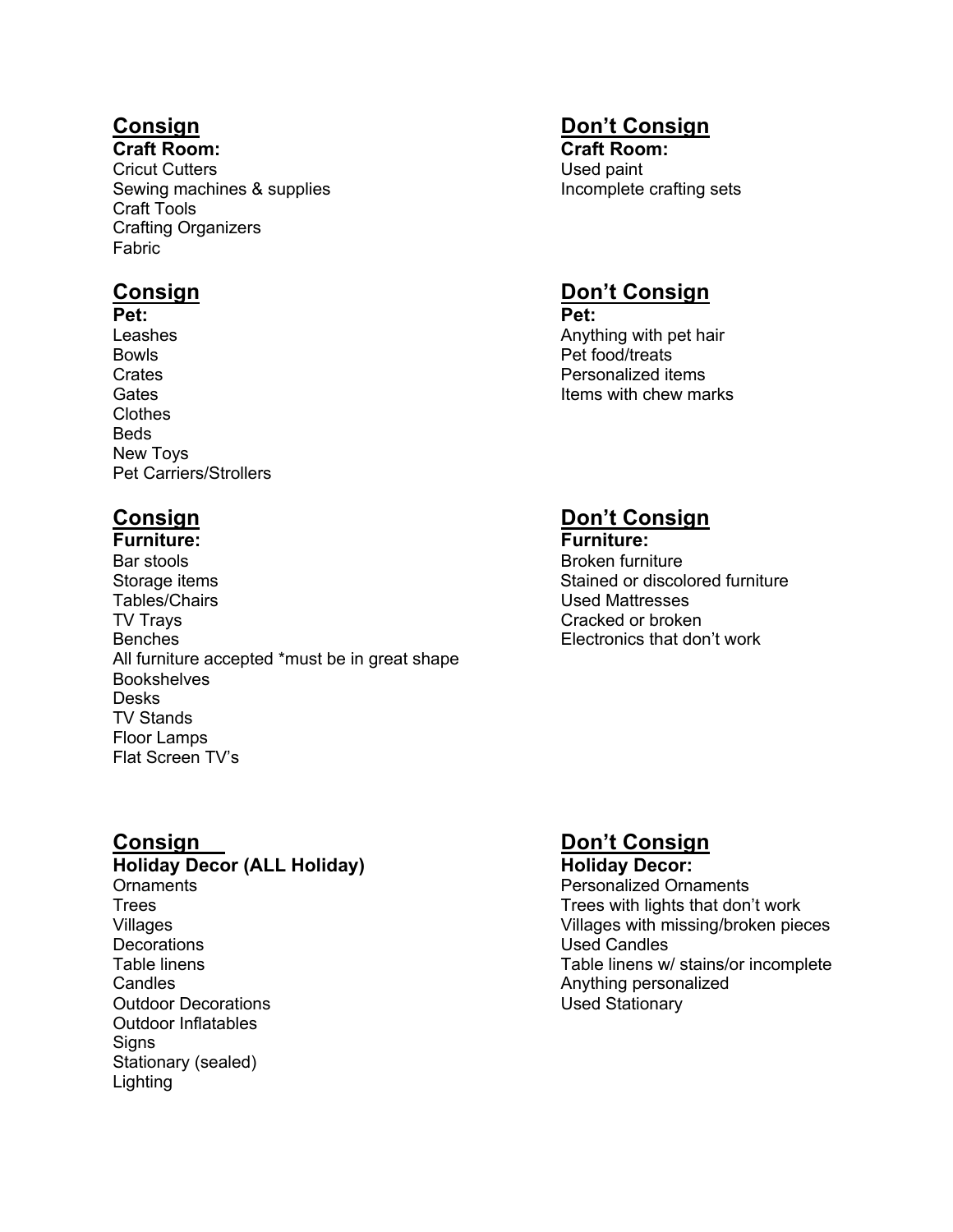**Office: Office:** File cabinets Printers without ink Desk chairs Used/Open Ink or Toner Desk organizers White boards/Cork boards Electric staplers Electric pencil sharpeners Electric/Manual hole punches NEW/Not expired printer ink Reams of Paper Office Supplies Monitors, mice, keyboards

**Game Room: Game Room:**

Game tables: Poker, Air Hockey, Foosball etc Mature/X-rated games Video game systems Mature/X-rated books Mature/X-rated books Poker sets/Mah jongg sets Adult DVD's (rated R) Board Games (geared for adults - age 14+)

**Outdoor: Outdoor:** Outdoor furniture/pillows/rugs etc. Charred Utensils Camping/Boating Camping/Boating Charred Cookware Gardening Cardening Cardening Cardening Cardening Cardening Cardening Cardening Cardening Cardening Cardening C Patio accessories **Items** with rust and the leader of the leader of the leader of the leader of the leader of the leader of the leader of the leader of the leader of the leader of the leader of the leader of the leader of Patio Furniture **Guns** Barbeque accessories and the state of the Knives Outdoor games (must include all pieces) Tangled fishing rods Outdoor lighting (must include bulbs) Items with mud or debris Camping chairs **Propane Tanks** Utility gear **Used gas containers** Used gas containers Hunting /Fishing **Guns/Fishing rods tangled wire** Hiking / Off Roading Grills (CLEAN)

Tools **The Items of the Items that are weathered** Man cave **Flat tires** Storage (shelving, racks, bins) Bins with no lids or broken Luggage & travel accessories by a settle and the Broken zippers/stained Coolers/Ice Chests

**Sports: ALL Sports:** Soccer, Baseball, Basketball, Volleyball, Flat tires Tennis, football, Dodgeball, Martial Arts Flat balls Ice Skating, Hockey, Lacrosse, Internal and Items with odor

# **Consign Don't Consign**

## **Consign Consign Consign Consign Consign Consign Consign Consign Consign Consign Consign Consign Consign Consign Consign Consign Consign Consign Consign Consign Consign Consign Consign Consign Consign Consign Consign Consi**

# **Consign Don't Consign**

## **Consign Consign Consign Consign Consign Consign Consign Consign Consign Consign Consign Consign Consign Consign Consign Consign Consign Consign Consign Consign Consign Consign Consign Consign Consign Consign Consign Consi**

**Garage: Garage:**

# **Consign Consign Consign Consign Consign Consign Consign Consign Consign Consign Consign Consign Consign Consign Consign Consign Consign Consign Consign Consign Consign Consign Consign Consign Consign Consign Consign Consi**